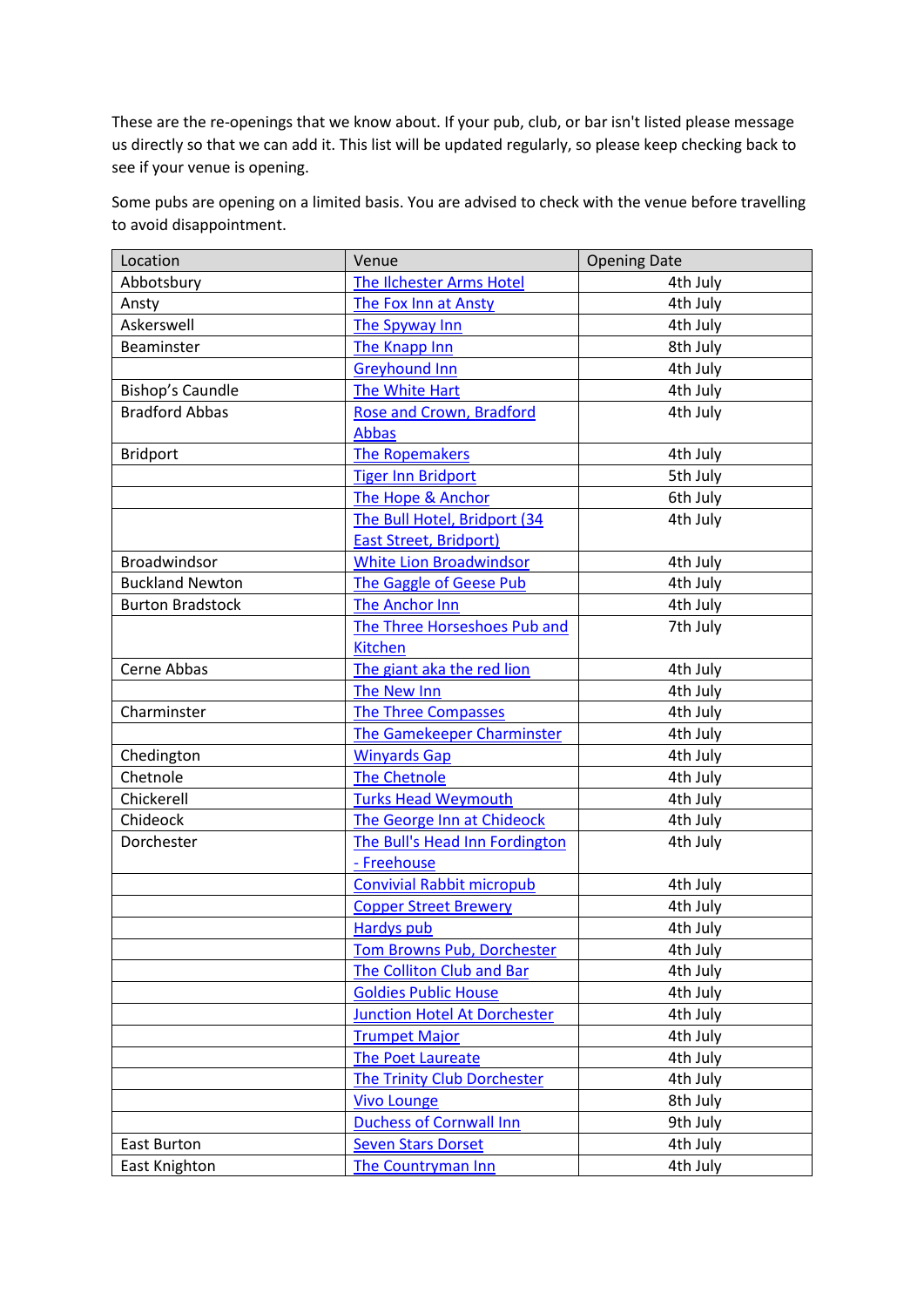| Evershot             | The Acorn Inn                       | 4th July  |
|----------------------|-------------------------------------|-----------|
| Eype                 | <b>Eype's Mouth Country Hotel</b>   | 10th July |
|                      | <b>New Inn Eype</b>                 | 4th July  |
| Laymore              | The Squirrel Inn                    | 4th July  |
| <b>Litton Cheney</b> | White Horse Inn                     | 4th July  |
| Loders               | <b>Loders Arms</b>                  | 4th July  |
| Lower Burton         | The Sun Inn                         | 4th July  |
| Lyme Regis           | The Harbour Inn, Lyme Regis         | 4th July  |
|                      | <b>The Pilot Boat</b>               | 4th July  |
|                      | The Royal Lion Hotel, Lyme          | 4th July  |
|                      | <b>Regis</b>                        |           |
| <b>Maiden Newton</b> | <b>Chalk and Cheese Family</b>      | 4th July  |
|                      | <b>Friendly pub - Maiden Newton</b> |           |
| Martinstown          | <b>The Brewers Arms</b>             | 4th July  |
| Middlemarsh          | <b>Hunter's Moon</b>                | 4th July  |
| Moreton              | <b>Frampton Arms</b>                | 4th July  |
| Mosterton            | <b>The Admiral Hood</b>             | 4th July  |
| Nettlecombe          | The Marquis of Lorne,               | 4th July  |
|                      | Nettlecombe, Dorset                 |           |
| Piddlehinton         | The Thimble Inn                     | 4th July  |
| Plush                | <b>The Brace of Pheasants</b>       | 4th July  |
| Portesham            | The Kings Arms - Portesham          | 4th July  |
| Portland             | <b>Star Inn</b>                     | 4th July  |
|                      | The Corner House Inn -              | 4th July  |
|                      | Portland                            |           |
|                      | <b>Portland Social Club</b>         | 4th July  |
|                      | <b>Eight Kings Portland</b>         | 4th July  |
|                      | The Punchbowl Inn                   | 4th July  |
|                      | The Cove House Inn Portland         | 4th July  |
| Preston              | <b>Spice Ship (Weymouth)</b>        | 4th July  |
|                      | The Bridge Inn, Weymouth            | 4th July  |
| Pulham               | The Halsey Arms, Pulham             | 4th July  |
| Pymore               | <u>The Pymore Inn</u>               | 4th July  |
| Seatown              | The Anchor Inn at Seatown           | 4th July  |
| <b>Shave Cross</b>   | The Shave Cross Inn                 | 4th July  |
| Sherborne            | <b>The Cross Keys</b>               | 4th July  |
|                      | <b>Skippers</b>                     | 10th July |
|                      | <b>The Digby Tap</b>                | 6th July  |
|                      | <b>Half Moon Inn</b>                | 4th July  |
| South Perrott        | The Coach and Horses Inn            | 4th July  |
|                      | <b>South Perrott Dorset</b>         |           |
| <b>Stoke Abbott</b>  | The New Inn Stoke Abbott            | 7th July  |
| Stratton             | <b>Saxon Arms Stratton</b>          | 4th July  |
| <b>Sutton Poyntz</b> | The Springhead                      | 4th July  |
| Symondsbury          | <b>Ilchester Arms</b>               | 4th July  |
| Thornford            | <b>The Kings Arms</b>               | 8th July  |
| Upwey                | Old Ship Inn Upwey                  | 4th July  |
|                      | <b>The Royal Standard, Upwey</b>    | 4th July  |
| Weymouth             | The Doghouse Micro Pub              | 4th July  |
|                      | <b>Weymouth</b>                     |           |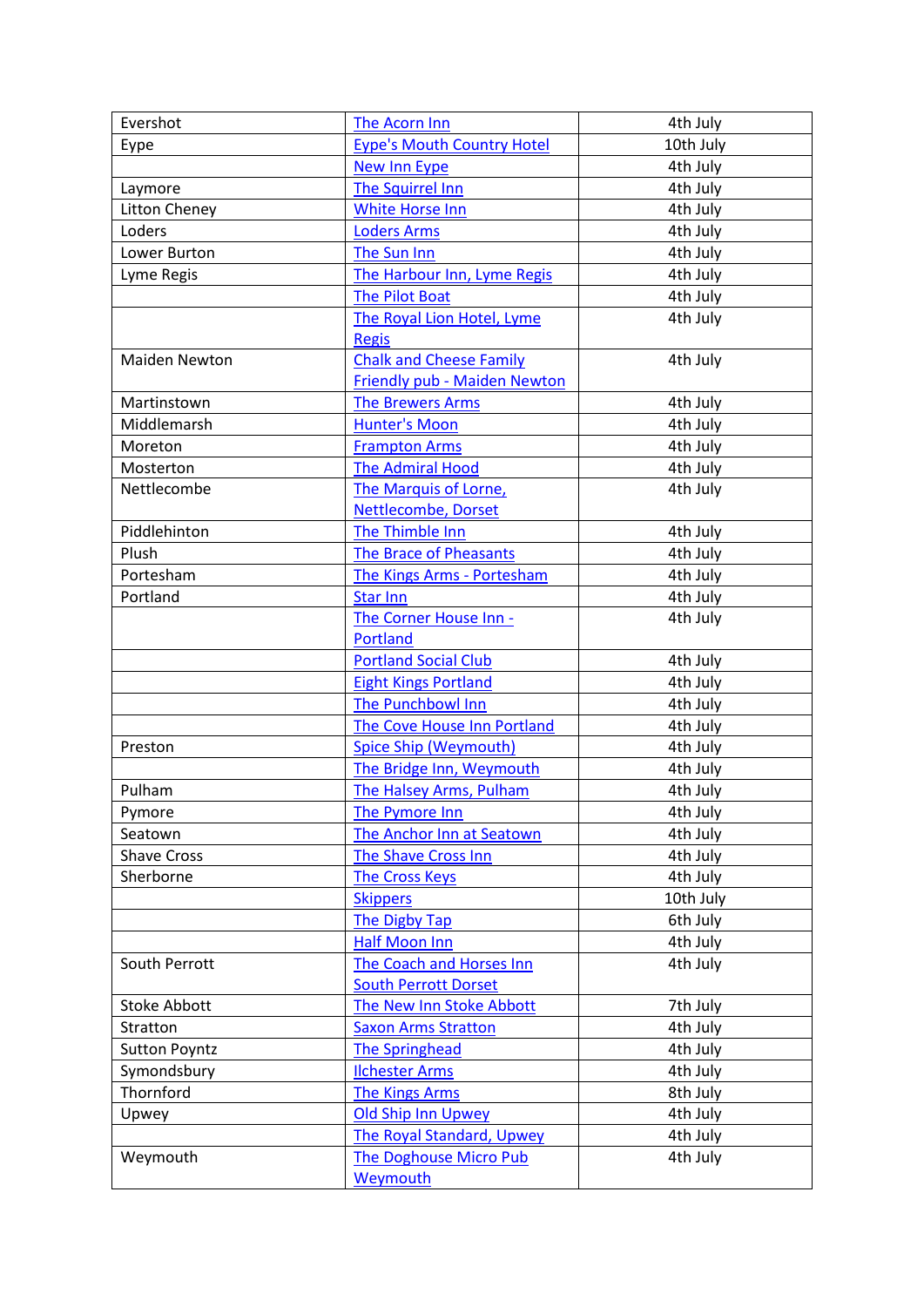|                      | <b>The Market house</b>           | 4th July  |
|----------------------|-----------------------------------|-----------|
|                      | <b>Hardys Hop House</b>           | 4th July  |
|                      | The Boot Inn High West Street     | 6th July  |
|                      | - Weymouth                        |           |
|                      | The Edinburgh House of            | 4th July  |
|                      | <b>Sounds</b>                     |           |
|                      | <b>Golden Lion Weymouth</b>       | 6th July  |
|                      | The John Gregory                  | 4th July  |
|                      | <b>The Kings Arms Weymouth</b>    | 4th July  |
|                      | The Market house                  | 4th July  |
|                      | <b>Marquis Of Granby Weymouth</b> | 4th July  |
|                      | <b>Old Castle Hotel</b>           | 4th July  |
|                      | Old Rooms Inn, Weymouth           | 6th July  |
|                      | <b>The Red Lion</b>               | 4th July  |
|                      | The White Hart Tavern             | 6th July  |
|                      | Rendezvous Weymouth               | 4th July  |
|                      | <b>The Royal Oak</b>              | 4th July  |
|                      | The Kings Arms Weymouth           | 4th July  |
|                      | <b>The Belvedere</b>              | 4th July  |
|                      | <b>The Wellington Arms</b>        | 4th July  |
|                      | The Blackdog Weymouth             | 6th July  |
|                      | <b>The Park hotel</b>             | 4th July  |
|                      | The White Hart Tavern             | 6th July  |
|                      | <b>Duke of Albany</b>             | 4th July  |
|                      | <b>Beefeater Weymouth</b>         | 17th July |
|                      | <b>Weymouth Conservative Club</b> | 4th July  |
|                      | <b>Nautico Lounge</b>             | 8th July  |
| <b>West Stafford</b> | The Wise Man Inn                  | 4th July  |
| Winterbourne Abbas   | <b>Coach House Inn</b>            | 4th July  |
| Wyke Regis           | <b>The Wyke Smugglers</b>         | 5th July  |
| Yetminster           | The White Hart, Yetminster        | 4th July  |
|                      |                                   |           |

| Version | Comments                       | Date      |
|---------|--------------------------------|-----------|
| 1.0     |                                | 27th June |
| 2.0     | New Inn, Cerne Abbas;          | 28th June |
|         | Rendezvous and Royal Oak,      |           |
|         | Weymouth; Greyhound            |           |
|         | Beaminster; Frampton Arms,     |           |
|         | Moreton; and Brace of          |           |
|         | Pheasants, Plush.              |           |
| 3.0     | Belvedere, Kings Arms,         | 29th June |
|         | Weymouth; Eight Kings,         |           |
|         | Punchbowl, Portland; Skippers, |           |
|         | Sherborne; Squirrel Inn,       |           |
|         | Laymore; Ilchester Arms,       |           |
|         | Abbotsbury; Hope & Anchor,     |           |
|         | Bridport; The Wyke Smugglers,  |           |